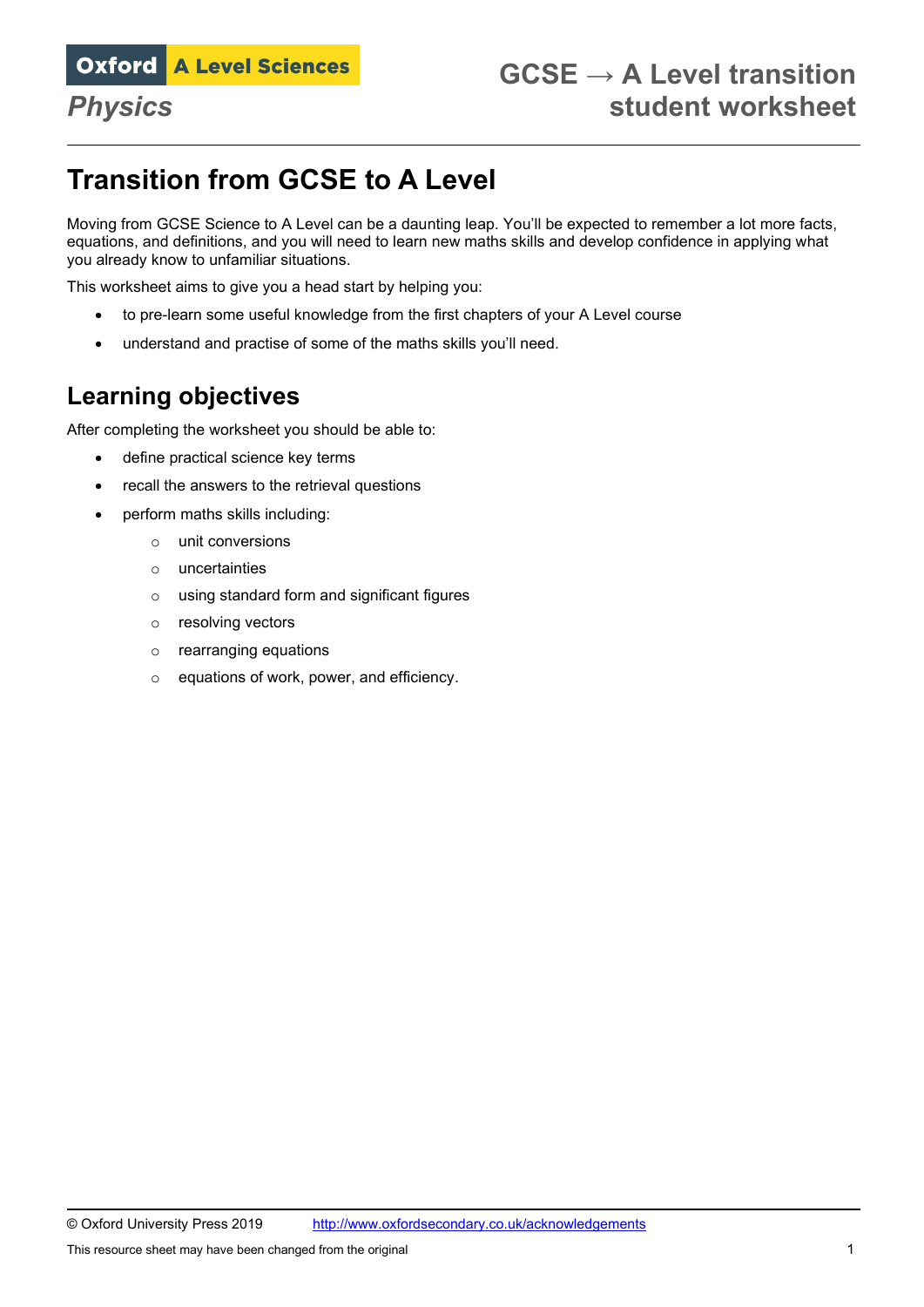# **Retrieval questions**

You need to be confident about the definitions of terms that describe measurements and results in A Level Physics.

Learn the answers to the questions below then cover the answers column with a piece of paper and write as many answers as you can. Check and repeat.

### **Practical science key terms**

| When is a measurement valid?                                                                      | when it measures what it is supposed to be measuring                                                                                    |
|---------------------------------------------------------------------------------------------------|-----------------------------------------------------------------------------------------------------------------------------------------|
| When is a result accurate?                                                                        | when it is close to the true value                                                                                                      |
| What are precise results?                                                                         | when repeat measurements are consistent/agree closely with<br>each other                                                                |
| What is repeatability?                                                                            | how precise repeated measurements are when they are taken<br>by the same person, using the same equipment, under the<br>same conditions |
| What is reproducibility?                                                                          | how precise repeated measurements are when they are taken<br>by different people, using different equipment                             |
| What is the uncertainty of a measurement?                                                         | the interval within which the true value is expected to lie                                                                             |
| Define measurement error                                                                          | the difference between a measured value and the true value                                                                              |
| What type of error is caused by results varying<br>around the true value in an unpredictable way? | random error                                                                                                                            |
| What is a systematic error?                                                                       | a consistent difference between the measured values and true<br>values                                                                  |
| What does zero error mean?                                                                        | a measuring instrument gives a false reading when the true<br>value should be zero                                                      |
| Which variable is changed or selected by the<br>investigator?                                     | independent variable                                                                                                                    |
| What is a dependent variable?                                                                     | a variable that is measured every time the independent<br>variable is changed                                                           |
| Define a fair test                                                                                | a test in which only the independent variable is allowed to<br>affect the dependent variable                                            |
| What are control variables?                                                                       | variables that should be kept constant to avoid them affecting<br>the dependent variable                                                |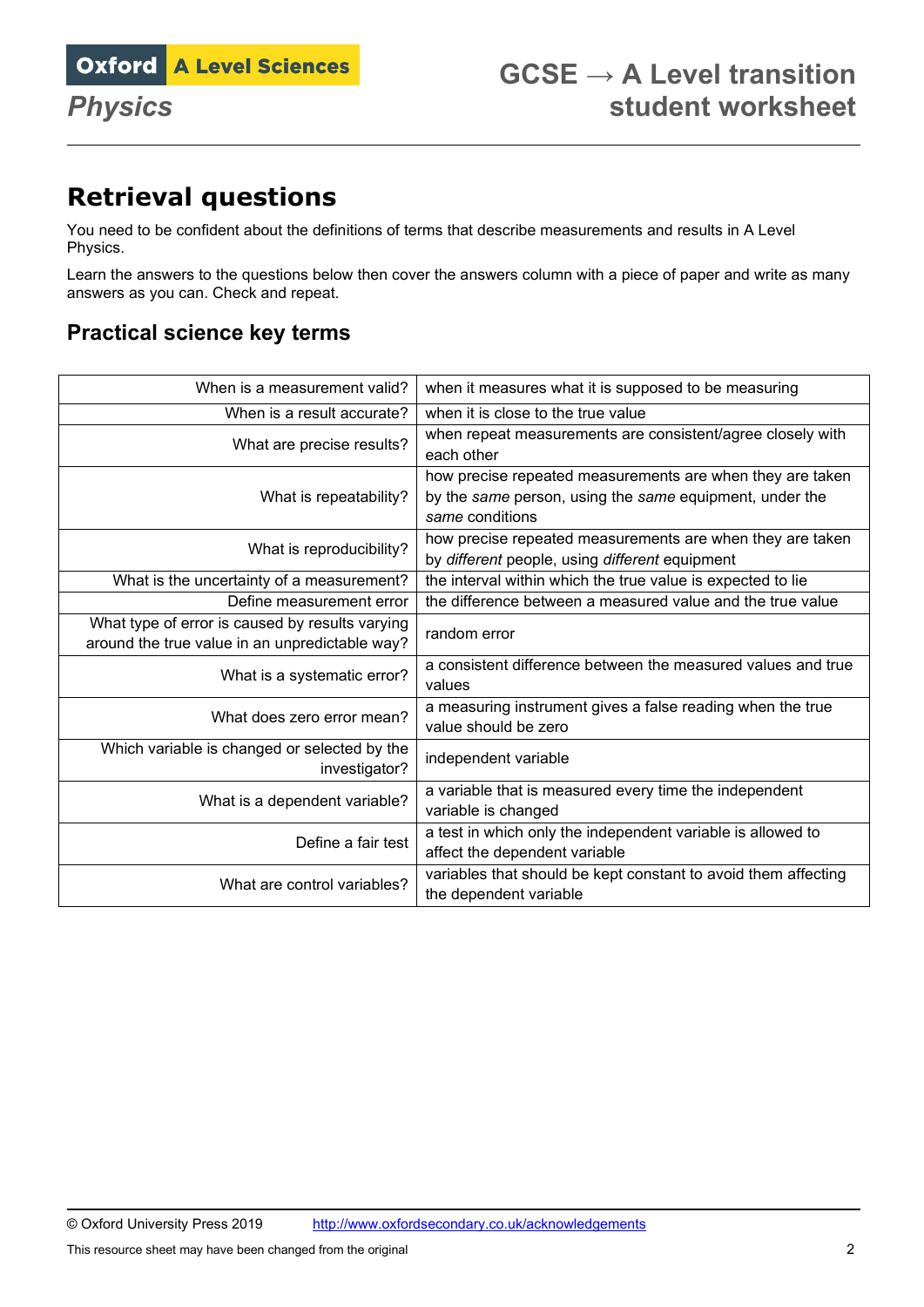# **Foundations of Physics**

Learn the answers to the questions below then cover the answers column with a piece of paper and write as many answers as you can. Check and repeat.

| What is a physical quantity?                                                                           | a property of an object or of a phenomenon that can be<br>measured                                                                  |
|--------------------------------------------------------------------------------------------------------|-------------------------------------------------------------------------------------------------------------------------------------|
|                                                                                                        |                                                                                                                                     |
| What are the S.I. units of mass, length, and time?<br>What base quantities do the S.I. units A, K, and | kilogram (kg), metre (m), second (s)                                                                                                |
|                                                                                                        | current, temperature, amount of substance                                                                                           |
| mol represent?<br>List the prefixes, their symbols and their                                           | pico (p) 10 <sup>-12</sup> , nano (n) 10 <sup>-9</sup> , micro (µ) 10 <sup>-6</sup> , milli (m) 10 <sup>-3</sup> , centi            |
| multiplication factors from pico to tera (in order of                                                  | (c) 10 <sup>-2</sup> , deci (d) 10 <sup>-1</sup> , kilo (k) 10 <sup>3</sup> , mega (M) 10 <sup>6</sup> , giga (G) 10 <sup>9</sup> , |
| increasing magnitude)                                                                                  | tera (T) 10 <sup>12</sup>                                                                                                           |
| What is a scalar quantity?                                                                             | a quantity that has magnitude (size) but no direction                                                                               |
| What is a vector quantity?                                                                             | a quantity that has magnitude (size) and direction                                                                                  |
| What are the equations to resolve a force, $F$ , into                                                  | $F_x = F \cos \theta$                                                                                                               |
| two perpendicular components, $F_x$ and $F_y$ ?                                                        | $F_v = F \sin \theta$                                                                                                               |
| What is the difference between distance and                                                            | distance is a scalar quantity                                                                                                       |
| displacement?                                                                                          | displacement is a vector quantity                                                                                                   |
| What does the Greek capital letter $\Delta$ (delta)                                                    | 'change in'                                                                                                                         |
| mean?                                                                                                  |                                                                                                                                     |
| What is the equation for average speed in                                                              | $v = \frac{\Delta x}{\Delta t}$                                                                                                     |
| algebraic form?                                                                                        |                                                                                                                                     |
| What is instantaneous speed?                                                                           | the speed of an object over a very short period of time                                                                             |
| What does the gradient of a displacement-time                                                          | velocity                                                                                                                            |
| graph tell you?                                                                                        |                                                                                                                                     |
| How can you calculate acceleration and                                                                 | acceleration is the gradient                                                                                                        |
| displacement from a velocity-time graph?                                                               | displacement is the area under the graph                                                                                            |
| Write the equation for acceleration in algebraic                                                       | $a = \frac{\Delta v}{\Delta t}$                                                                                                     |
| form                                                                                                   |                                                                                                                                     |
| What do the letters suvat stand for in the                                                             | s = displacement, $u =$ initial velocity, $v =$ final velocity, $a =$                                                               |
| equations of motion?                                                                                   | acceleration, $t =$ time taken                                                                                                      |
| Write the four suvat equations.                                                                        | $s = ut + \frac{1}{2}at^2$<br>$v = u + at$                                                                                          |
|                                                                                                        | $v^2 = u^2 + 2as$<br>$s = \frac{1}{2}(u + v)t$                                                                                      |
| Define stopping distance                                                                               | the total distance travelled from when the driver first sees a                                                                      |
|                                                                                                        | reason to stop, to when the vehicle stops                                                                                           |
| Define thinking distance                                                                               | the distance travelled between the moment when you first see                                                                        |
|                                                                                                        | a reason to stop to the moment when you use the brake                                                                               |
| Define braking distance                                                                                | the distance travelled from the time the brake is applied until                                                                     |
|                                                                                                        | the vehicle stops                                                                                                                   |
| What does free fall mean?                                                                              | when an object is accelerating under gravity with no other force                                                                    |
|                                                                                                        | acting on it                                                                                                                        |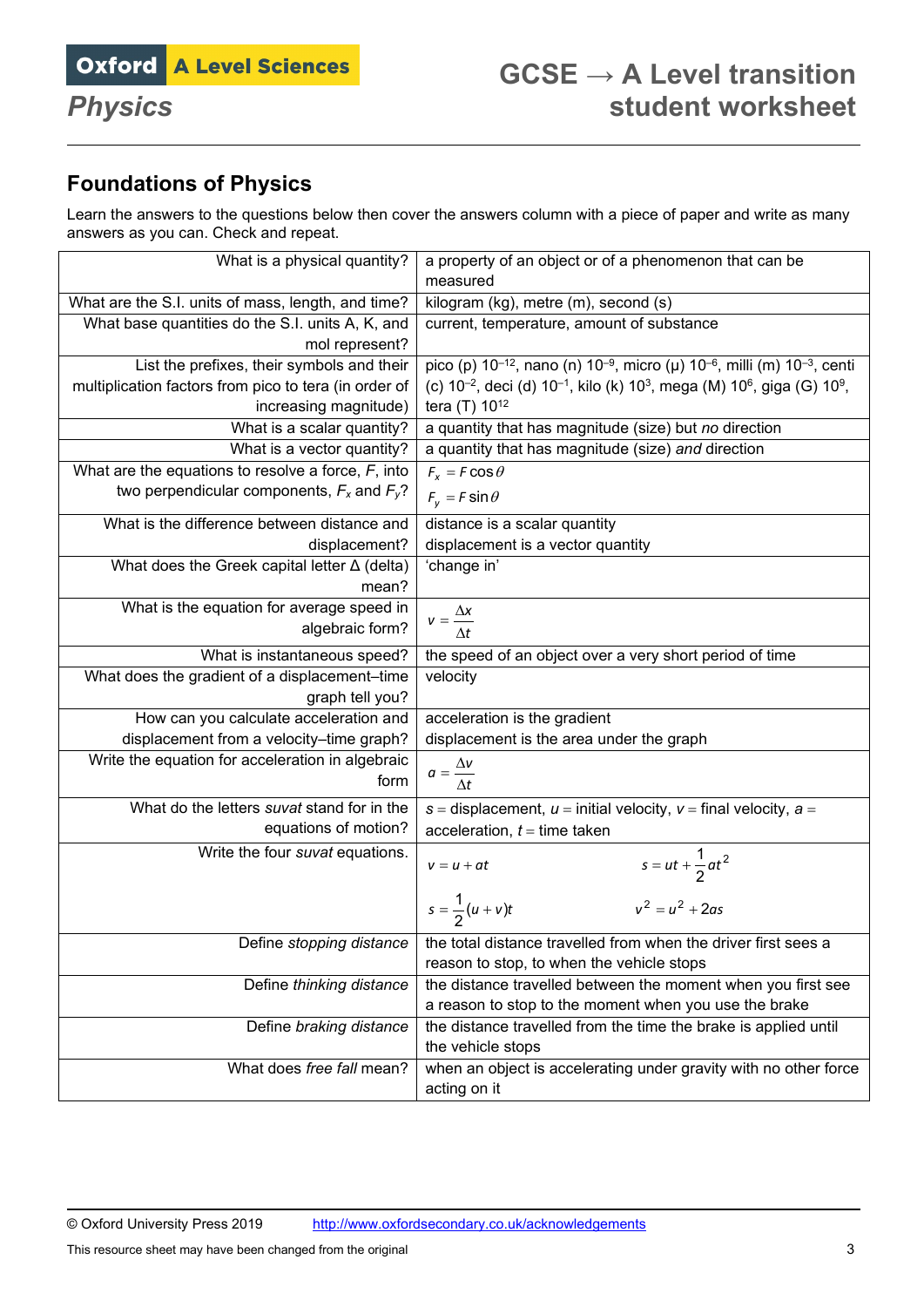# **Matter and radiation**

Learn the answers to the questions below then cover the answers column with a piece of paper and write as many answers as you can. Check and repeat.

| surrounded by electrons<br>Define a nucleon<br>a proton or a neutron in the nucleus<br>What are the absolute charges of protons,<br>+ $1.60 \times 10^{-19}$ , 0, and $- 1.60 \times 10^{-19}$ coulombs (C) respectively<br>neutrons, and electrons?<br>What are the relative charges of protons,<br>1, 0, and - 1 respectively (charge relative to proton)<br>neutrons, and electrons?<br>What is the mass, in kilograms, of a proton, a<br>$1.67\times10^{-27}$ , $1.67\times10^{-27}$ , and $9.11\times10^{-31}$ kg respectively<br>neutron, and an electron?<br>What are the relative masses of protons,<br>1, 1, and 0.0005 respectively (mass relative to proton)<br>neutrons, and electrons?<br>What is the atomic number of an element?<br>the number of protons<br>isotopes are atoms with the same number of protons and<br>Define an isotope<br>different numbers of neutrons<br>Write what A, Z and X stand for in isotope<br>A: the number of nucleons (protons $+$ neutrons)<br>Z: the number of protons<br>notation $\binom{A}{7}$ X )?<br>X: the chemical symbol<br>Which term is used for each type of nucleus?<br>nuclide<br>How do you calculate specific charge?<br>charge divided by mass (for a charged particle)<br>What is the specific charge of a proton and an<br>$9.58\times10^7$ and 1.76 $\times10^{11}$ C kg <sup>-1</sup> respectively<br>electron? |
|-------------------------------------------------------------------------------------------------------------------------------------------------------------------------------------------------------------------------------------------------------------------------------------------------------------------------------------------------------------------------------------------------------------------------------------------------------------------------------------------------------------------------------------------------------------------------------------------------------------------------------------------------------------------------------------------------------------------------------------------------------------------------------------------------------------------------------------------------------------------------------------------------------------------------------------------------------------------------------------------------------------------------------------------------------------------------------------------------------------------------------------------------------------------------------------------------------------------------------------------------------------------------------------------------------------------------------------------------------------------------------------|
|                                                                                                                                                                                                                                                                                                                                                                                                                                                                                                                                                                                                                                                                                                                                                                                                                                                                                                                                                                                                                                                                                                                                                                                                                                                                                                                                                                                     |
|                                                                                                                                                                                                                                                                                                                                                                                                                                                                                                                                                                                                                                                                                                                                                                                                                                                                                                                                                                                                                                                                                                                                                                                                                                                                                                                                                                                     |
|                                                                                                                                                                                                                                                                                                                                                                                                                                                                                                                                                                                                                                                                                                                                                                                                                                                                                                                                                                                                                                                                                                                                                                                                                                                                                                                                                                                     |
|                                                                                                                                                                                                                                                                                                                                                                                                                                                                                                                                                                                                                                                                                                                                                                                                                                                                                                                                                                                                                                                                                                                                                                                                                                                                                                                                                                                     |
|                                                                                                                                                                                                                                                                                                                                                                                                                                                                                                                                                                                                                                                                                                                                                                                                                                                                                                                                                                                                                                                                                                                                                                                                                                                                                                                                                                                     |
|                                                                                                                                                                                                                                                                                                                                                                                                                                                                                                                                                                                                                                                                                                                                                                                                                                                                                                                                                                                                                                                                                                                                                                                                                                                                                                                                                                                     |
|                                                                                                                                                                                                                                                                                                                                                                                                                                                                                                                                                                                                                                                                                                                                                                                                                                                                                                                                                                                                                                                                                                                                                                                                                                                                                                                                                                                     |
|                                                                                                                                                                                                                                                                                                                                                                                                                                                                                                                                                                                                                                                                                                                                                                                                                                                                                                                                                                                                                                                                                                                                                                                                                                                                                                                                                                                     |
|                                                                                                                                                                                                                                                                                                                                                                                                                                                                                                                                                                                                                                                                                                                                                                                                                                                                                                                                                                                                                                                                                                                                                                                                                                                                                                                                                                                     |
|                                                                                                                                                                                                                                                                                                                                                                                                                                                                                                                                                                                                                                                                                                                                                                                                                                                                                                                                                                                                                                                                                                                                                                                                                                                                                                                                                                                     |
|                                                                                                                                                                                                                                                                                                                                                                                                                                                                                                                                                                                                                                                                                                                                                                                                                                                                                                                                                                                                                                                                                                                                                                                                                                                                                                                                                                                     |
|                                                                                                                                                                                                                                                                                                                                                                                                                                                                                                                                                                                                                                                                                                                                                                                                                                                                                                                                                                                                                                                                                                                                                                                                                                                                                                                                                                                     |
|                                                                                                                                                                                                                                                                                                                                                                                                                                                                                                                                                                                                                                                                                                                                                                                                                                                                                                                                                                                                                                                                                                                                                                                                                                                                                                                                                                                     |
|                                                                                                                                                                                                                                                                                                                                                                                                                                                                                                                                                                                                                                                                                                                                                                                                                                                                                                                                                                                                                                                                                                                                                                                                                                                                                                                                                                                     |
|                                                                                                                                                                                                                                                                                                                                                                                                                                                                                                                                                                                                                                                                                                                                                                                                                                                                                                                                                                                                                                                                                                                                                                                                                                                                                                                                                                                     |
|                                                                                                                                                                                                                                                                                                                                                                                                                                                                                                                                                                                                                                                                                                                                                                                                                                                                                                                                                                                                                                                                                                                                                                                                                                                                                                                                                                                     |
|                                                                                                                                                                                                                                                                                                                                                                                                                                                                                                                                                                                                                                                                                                                                                                                                                                                                                                                                                                                                                                                                                                                                                                                                                                                                                                                                                                                     |
|                                                                                                                                                                                                                                                                                                                                                                                                                                                                                                                                                                                                                                                                                                                                                                                                                                                                                                                                                                                                                                                                                                                                                                                                                                                                                                                                                                                     |
|                                                                                                                                                                                                                                                                                                                                                                                                                                                                                                                                                                                                                                                                                                                                                                                                                                                                                                                                                                                                                                                                                                                                                                                                                                                                                                                                                                                     |
| Name the force that holds nuclei together<br>strong nuclear force                                                                                                                                                                                                                                                                                                                                                                                                                                                                                                                                                                                                                                                                                                                                                                                                                                                                                                                                                                                                                                                                                                                                                                                                                                                                                                                   |
| What is the range of the strong nuclear force?<br>from 0.5 to 3-4 femtometres (fm)                                                                                                                                                                                                                                                                                                                                                                                                                                                                                                                                                                                                                                                                                                                                                                                                                                                                                                                                                                                                                                                                                                                                                                                                                                                                                                  |
| Name the three kinds of radiation<br>alpha, beta, and gamma                                                                                                                                                                                                                                                                                                                                                                                                                                                                                                                                                                                                                                                                                                                                                                                                                                                                                                                                                                                                                                                                                                                                                                                                                                                                                                                         |
| an alpha particle, which comprises two protons and two neutrons<br>What particle is released in alpha radiation?                                                                                                                                                                                                                                                                                                                                                                                                                                                                                                                                                                                                                                                                                                                                                                                                                                                                                                                                                                                                                                                                                                                                                                                                                                                                    |
| Write the symbol of an alpha particle<br>$\frac{4}{2}$ $\alpha$                                                                                                                                                                                                                                                                                                                                                                                                                                                                                                                                                                                                                                                                                                                                                                                                                                                                                                                                                                                                                                                                                                                                                                                                                                                                                                                     |
| What particle is released in beta radiation?<br>a fast-moving electron (a beta particle)                                                                                                                                                                                                                                                                                                                                                                                                                                                                                                                                                                                                                                                                                                                                                                                                                                                                                                                                                                                                                                                                                                                                                                                                                                                                                            |
| Write the symbol for a beta particle<br>$^{0}_{-1}$ $\beta$                                                                                                                                                                                                                                                                                                                                                                                                                                                                                                                                                                                                                                                                                                                                                                                                                                                                                                                                                                                                                                                                                                                                                                                                                                                                                                                         |
| Define gamma radiation<br>electromagnetic radiation emitted by an unstable nucleus                                                                                                                                                                                                                                                                                                                                                                                                                                                                                                                                                                                                                                                                                                                                                                                                                                                                                                                                                                                                                                                                                                                                                                                                                                                                                                  |
| What particles make up everything in the<br>matter and antimatter                                                                                                                                                                                                                                                                                                                                                                                                                                                                                                                                                                                                                                                                                                                                                                                                                                                                                                                                                                                                                                                                                                                                                                                                                                                                                                                   |
| universe?                                                                                                                                                                                                                                                                                                                                                                                                                                                                                                                                                                                                                                                                                                                                                                                                                                                                                                                                                                                                                                                                                                                                                                                                                                                                                                                                                                           |
| positron, antiproton, antineutron, and antineutrino respectively<br>Name the antimatter particles for electrons,                                                                                                                                                                                                                                                                                                                                                                                                                                                                                                                                                                                                                                                                                                                                                                                                                                                                                                                                                                                                                                                                                                                                                                                                                                                                    |
| protons, neutrons, and neutrinos                                                                                                                                                                                                                                                                                                                                                                                                                                                                                                                                                                                                                                                                                                                                                                                                                                                                                                                                                                                                                                                                                                                                                                                                                                                                                                                                                    |
| What happens when corresponding matter and<br>they annihilate (destroy each other)<br>antimatter particles meet?                                                                                                                                                                                                                                                                                                                                                                                                                                                                                                                                                                                                                                                                                                                                                                                                                                                                                                                                                                                                                                                                                                                                                                                                                                                                    |
| List the seven main parts of the electromagnetic<br>radio waves, microwaves, infrared, visible, ultraviolet, X-rays,                                                                                                                                                                                                                                                                                                                                                                                                                                                                                                                                                                                                                                                                                                                                                                                                                                                                                                                                                                                                                                                                                                                                                                                                                                                                |
| spectrum from longest wavelength to shortest<br>gamma rays                                                                                                                                                                                                                                                                                                                                                                                                                                                                                                                                                                                                                                                                                                                                                                                                                                                                                                                                                                                                                                                                                                                                                                                                                                                                                                                          |
| Write the equation for calculating the wavelength<br>wavelength $(\lambda) = \frac{\text{speed of light}(c)}{\lambda}$                                                                                                                                                                                                                                                                                                                                                                                                                                                                                                                                                                                                                                                                                                                                                                                                                                                                                                                                                                                                                                                                                                                                                                                                                                                              |
| of electromagnetic radiation<br>frequency $(f)$                                                                                                                                                                                                                                                                                                                                                                                                                                                                                                                                                                                                                                                                                                                                                                                                                                                                                                                                                                                                                                                                                                                                                                                                                                                                                                                                     |
| Define a photon<br>a packet of electromagnetic waves                                                                                                                                                                                                                                                                                                                                                                                                                                                                                                                                                                                                                                                                                                                                                                                                                                                                                                                                                                                                                                                                                                                                                                                                                                                                                                                                |
| What is the speed of light?<br>$3.00\times10^{8}$ m s <sup>-1</sup>                                                                                                                                                                                                                                                                                                                                                                                                                                                                                                                                                                                                                                                                                                                                                                                                                                                                                                                                                                                                                                                                                                                                                                                                                                                                                                                 |
| Write the equation for calculating photon energy<br>photon energy $(E)$ = Planck constant $(h)$ x frequency $(h)$                                                                                                                                                                                                                                                                                                                                                                                                                                                                                                                                                                                                                                                                                                                                                                                                                                                                                                                                                                                                                                                                                                                                                                                                                                                                   |
| Name the four fundamental interactions<br>gravity, electromagnetic, weak nuclear, strong nuclear                                                                                                                                                                                                                                                                                                                                                                                                                                                                                                                                                                                                                                                                                                                                                                                                                                                                                                                                                                                                                                                                                                                                                                                                                                                                                    |

© Oxford University Press 2019 <http://www.oxfordsecondary.co.uk/acknowledgements>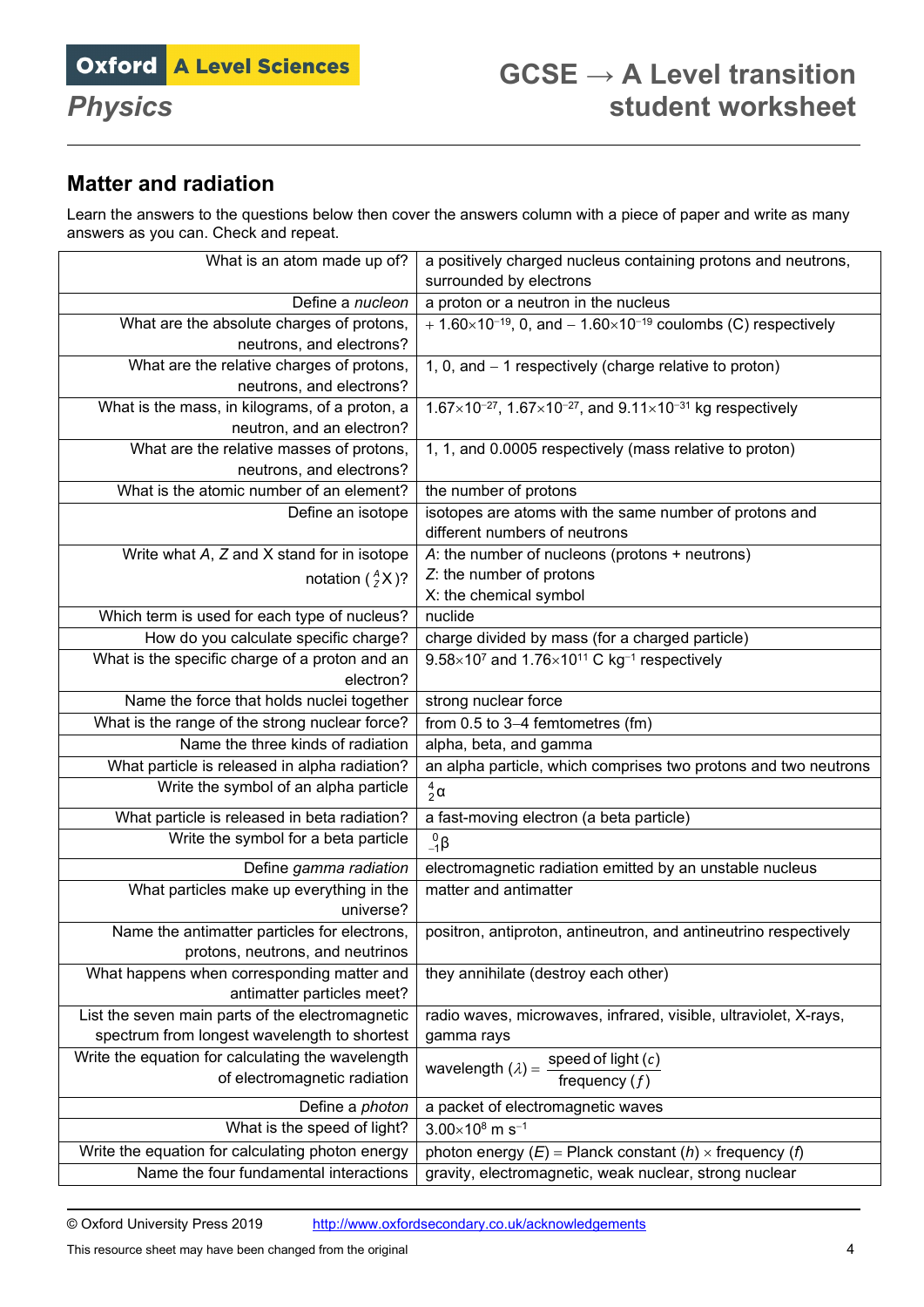# **Maths skills**

## **1 Measurements**

#### **1.1 Base and derived SI units**

Units are defined so that, for example, every scientist who measures a mass in kilograms uses the same size for the kilogram and gets the same value for the mass. Scientific measurement depends on standard units – most are *Système International* (SI) units. Every measurement must give the unit to have any meaning. You should know the correct unit for physical quantities.

#### **Base units**

| <b>Physical quantity</b> | Unit     | <b>Symbol</b> | <b>Physical quantity</b> | Unit   | Symbol |
|--------------------------|----------|---------------|--------------------------|--------|--------|
| length                   | metre    | m             | electric current         | ampere |        |
| mass                     | kilogram | kg            | temperature difference   | Kelvin |        |
| time                     | second   | s             | amount of substance      | mole   | mol    |

#### **Derived units**

Example:

time taken  $speed = \frac{distance\ travelled}{}$ 

If a car travels 2 metres in 2 seconds:

 $speed = \frac{2 \text{ metres}}{2 \text{ seconds}} = 1 \frac{\text{m}}{\text{s}} = 1 \text{ m/s}$ 

This defines the SI unit of speed to be 1 metre per second (m/s), or 1 m s−1 (s−<sup>1</sup> = s  $\frac{1}{2}$ .

#### *Practice questions*

**1** Complete this table by filling in the missing units and symbols.

| <b>Physical quantity</b> | <b>Equation used to derive unit</b> | <b>Unit</b> | <b>Symbol and name</b><br>(if there is one) |
|--------------------------|-------------------------------------|-------------|---------------------------------------------|
| frequency                | $period^{-1}$                       | $S^{-1}$    | Hz, hertz                                   |
| volume                   | length <sup>3</sup>                 |             |                                             |
| density                  | $mass + volume$                     |             |                                             |
| acceleration             | velocity $\div$ time                |             |                                             |
| force                    | mass × acceleration                 |             |                                             |
| work and energy          | force × distance                    |             |                                             |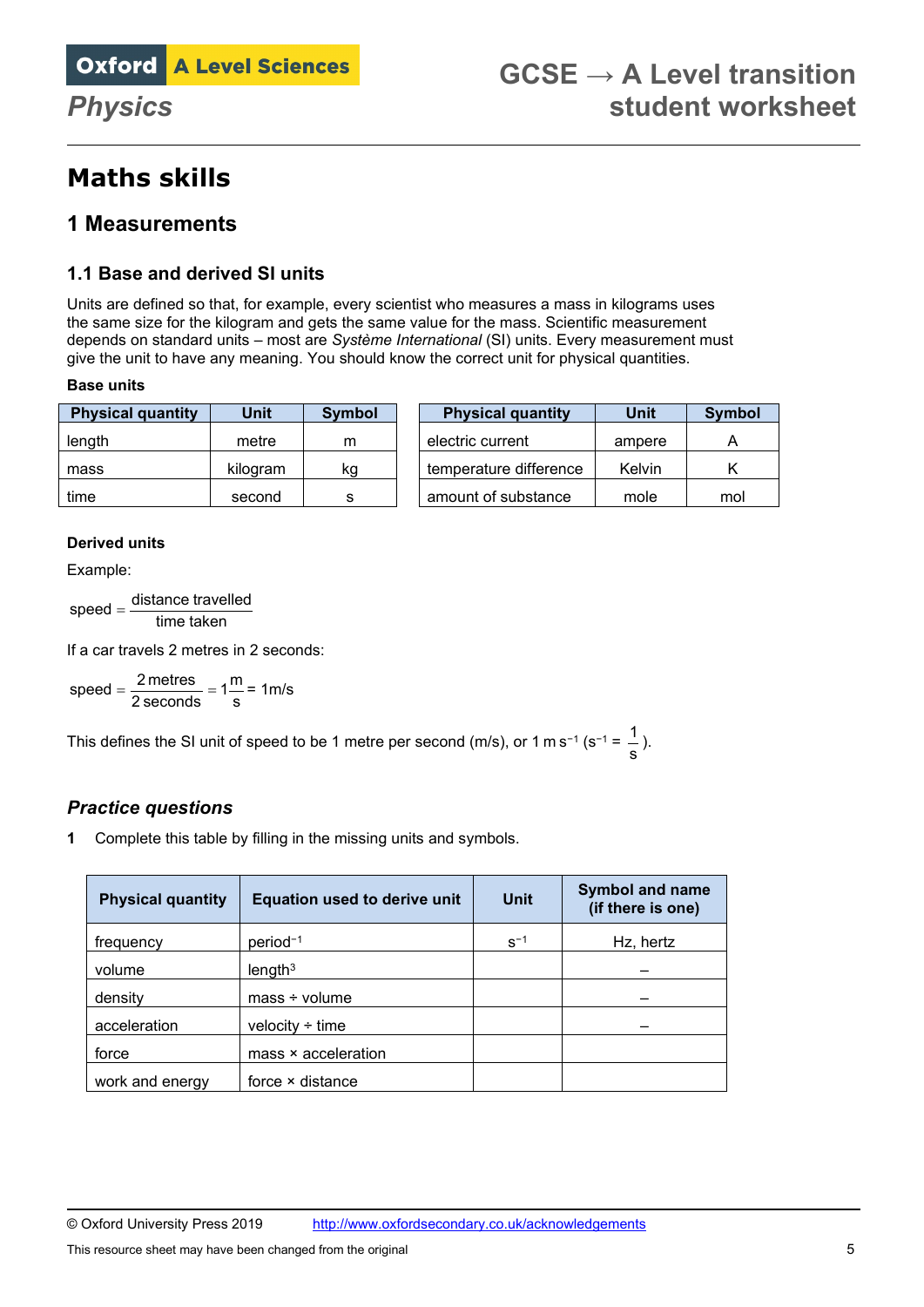

### **1.2 Significant figures**

When you use a calculator to work out a numerical answer, you know that this often results in a large number of decimal places and, in most cases, the final few digits are 'not significant'. It is important to record your data and your answers to calculations to a reasonable number of significant figures. Too many and your answer is claiming an accuracy that it does not have, too few and you are not showing the precision and care required in scientific analysis.

Numbers to 3 significant figures (3 s.f.):

3.62 25.4 271 0.0147 0.245 39 400

(notice that the zeros before the figures and after the figures are *not* significant – they just show you how large the number is by the position of the decimal point).

Numbers to 3 significant figures where the zeros *are* significant:

207 4050 1.01 (any zeros between the other significant figures *are* significant).

Standard form numbers with 3 significant figures:

9.42×10<sup>−5</sup> 1.56×10<sup>8</sup>

If the value you wanted to write to 3.s.f. was 590, then to show the zero was significant you would have to write:

590 (to 3.s.f.) or 5.90 × 102

#### *Practice questions*

- **2** Give these measurements to 2 significant figures:
- **a** 19.47 m **b** 21.0 s **c** 1.673×10<sup>−</sup><sup>27</sup> kg **d** 5 s
- **3** Use the equation:

current  $resistance = \frac{potential \ difference}{}$ 

to calculate the resistance of a circuit when the potential difference is 12 V and the current is 1.8 mA. Write your answer in  $k\Omega$  to 3 s.f.

### **1.3 Uncertainties**

When a physical quantity is measured there will always be a small difference between the measured value and the true value. How important the difference is depends on the size of the measurement and the size of the uncertainty, so it is important to know this information when using data.

There are several possible reasons for uncertainty in measurements, including the difficulty of taking the measurement and the resolution of the measuring instrument (i.e. the size of the scale divisions).

For example, a length of 6.5 m measured with great care using a 10 m tape measure marked in mm would have an uncertainty of 2 mm and would be recorded as  $6.500 \pm 0.002$  m.

It is useful to quote these uncertainties as percentages.

For the above length, for example,

percentage uncertainty  $=$   $\frac{\text{uncertainty}}{\text{measurement}} \times 100$ 

percentage uncertainty =  $\frac{0.002}{6.500}$  × 100% = 0.03%. The measurement is 6.500 m ± 0.03%.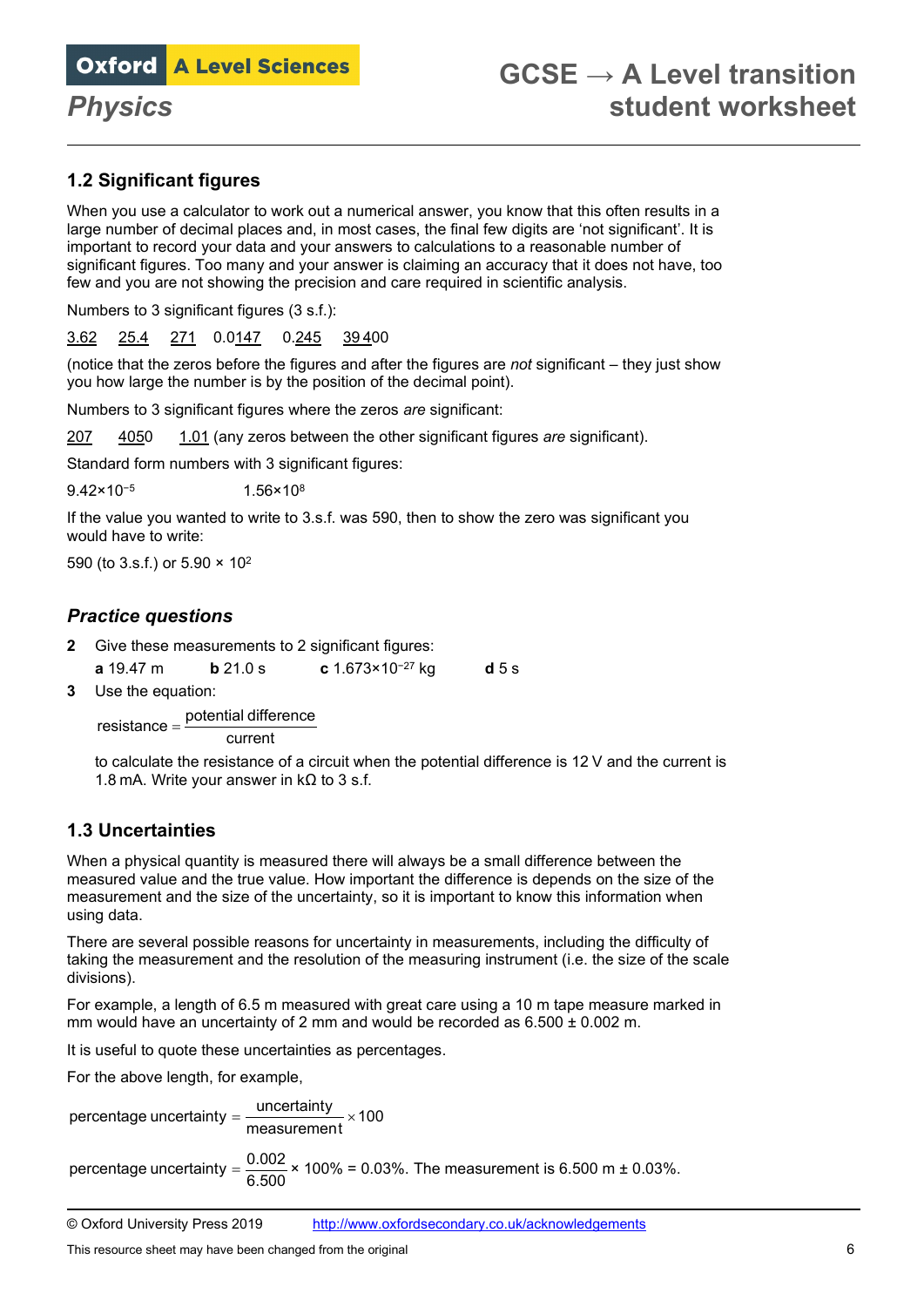Values may also be quoted with absolute error rather than percentage uncertainty, for example, if the 6.5 m length is measured with a 5% error,

the absolute error =  $5/100 \times 6.5$  m =  $\pm 0.325$  m.

#### *Practice questions*

**4** Give these measurements with the uncertainty shown as a percentage (to 1 significant figure):

**a** 5.7  $\pm$  0.1 cm **b** 450  $\pm$  2 kg **c** 10.60  $\pm$  0.05 s **d** 366 000  $\pm$  1000 J

**5** Give these measurements with the error shown as an absolute value:

**a** 1200 W ± 10% **b** 330 000 Ω ± 0.5%

**6** Identify the measurement with the smallest percentage error. Show your working. **A** 9 ± 5 mm **B** 26 ± 5 mm **C** 516 ± 5 mm **D** 1400 ± 5 mm

## **2 Standard form and prefixes**

When describing the structure of the Universe you have to use very large numbers. There are billions of galaxies and their average separation is about a million light years (ly). The Big Bang theory says that the Universe began expanding about 14 billion years ago. The Sun formed about 5 billion years ago. These numbers and larger numbers can be expressed in standard form and by using prefixes.

### **2.1 Standard form for large numbers**

In standard form, the number is written with one digit in front of the decimal point and multiplied by the appropriate power of 10. For example:

• The diameter of the Earth, for example, is 13 000 km.

13 000 km = 1.3 × 10 000 km = 1.3×104 km.

• The distance to the Andromeda galaxy is 2 200 000 light years =  $2.2 \times 10000000$  ly = 2.2×106 ly.

### **2.2 Prefixes for large numbers**

Prefixes are used with SI units (see Topic 1.1) when the value is very large or very small. They can be used instead of writing the number in standard form. For example:

- A kilowatt (1 kW) is a thousand watts, that is 1000 W or 103 W.
- A megawatt (1 MW) is a million watts, that is 1 000 000 W or 106 W.
- A gigawatt (1 GW) is a billion watts, that is 1 000 000 000 W or  $10^9$  W.

| <b>Prefix</b> | <b>Symbol</b> | <b>Value</b>    | <b>Prefix</b> | <b>Symbol</b> | <b>Value</b> |
|---------------|---------------|-----------------|---------------|---------------|--------------|
| kilo          |               | 10 <sup>3</sup> | giga          |               | $10^{9}$     |
| mega          | M             | 10 <sup>6</sup> | tera          |               | $10^{12}$    |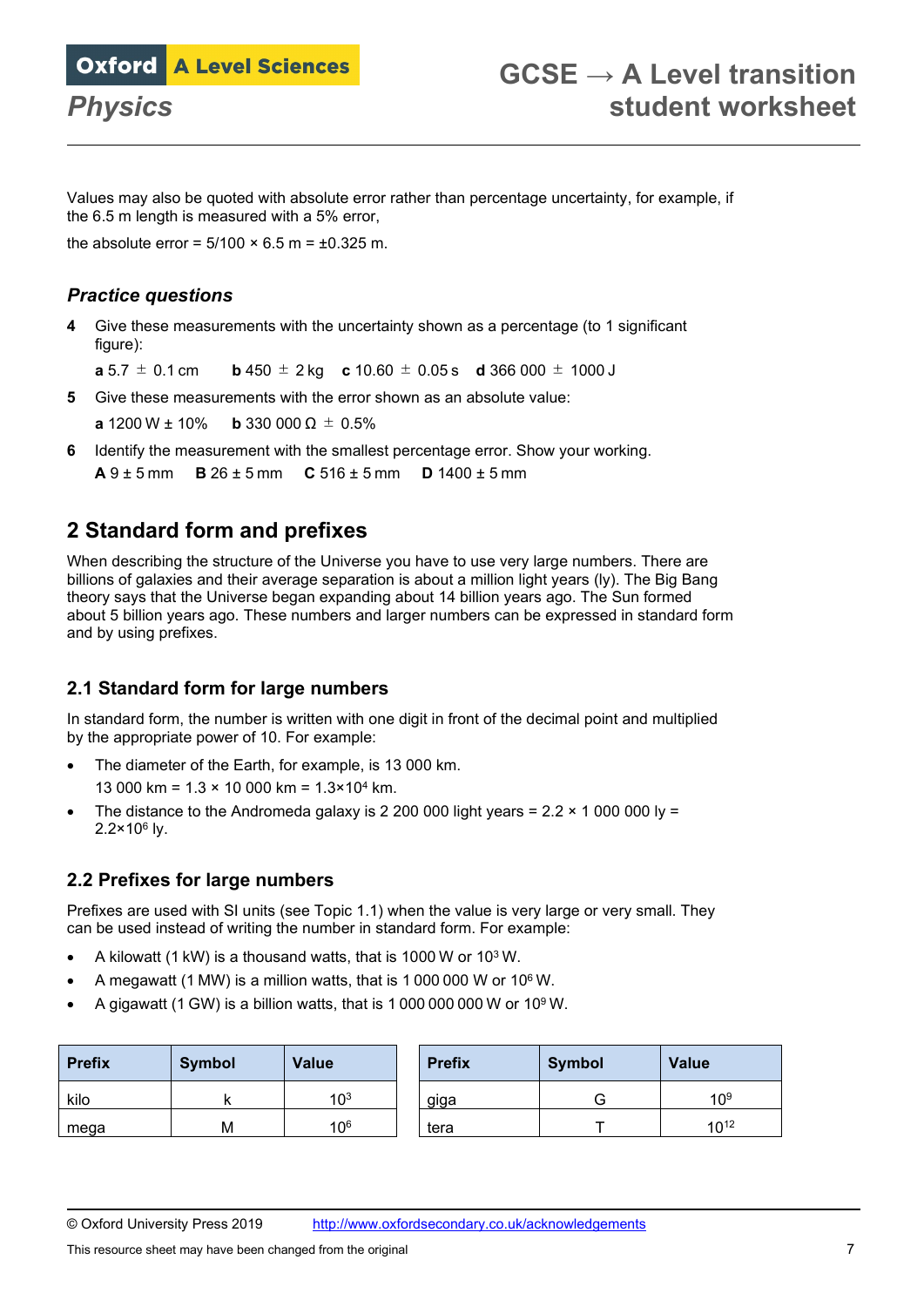For example, Gansu Wind Farm in China has an output of 6.8×109 W. This can be written as 6800 MW or 6.8 GW.

### *Practice questions*

- **1** Give these measurements in standard form:
- **a** 1350 W **b** 130 000 Pa **c** 696 × 106 s **d** 0.176 × 1012 C kg<sup>−</sup><sup>1</sup>
- **2** The latent heat of vaporisation of water is 2 260 000 J/kg. Write this in:
- **a** J/g **b** kJ/kg **c** MJ/kg

### **2.3 Standard form and prefixes for small numbers**

At the other end of the scale, the diameter of an atom is about a tenth of a billionth of a metre. The particles that make up an atomic nucleus are much smaller. These measurements are represented using negative powers of ten and more prefixes. For example:

- The charge on an electron = 1.6×10<sup>−</sup><sup>19</sup> C.
- The mass of a neutron =  $0.01675 \times 10^{-25}$  kg =  $1.675 \times 10^{-27}$  kg (the decimal point has moved 2 places to the right).
- There are a billion nanometres in a metre, that is 1 000 000 000 nm = 1 m.
- There are a million micrometres in a metre, that is 1 000 000 μm = 1 m.

| <b>Prefix</b> | <b>Symbol</b> | <b>Value</b> | <b>Prefix</b> | <b>Symbol</b> | <b>Value</b> |
|---------------|---------------|--------------|---------------|---------------|--------------|
| centi         | c             | $10^{-2}$    | nano          | n             | $10^{-9}$    |
| milli         | m             | $10^{-3}$    | pico          |               | $10^{-12}$   |
| micro         |               | $10^{-6}$    | femto         |               | $10^{-15}$   |

### *Practice questions*

- **3** Give these measurements in standard form: **a** 0.0025 m **b** 160 × 10<sup>−</sup>17 m **c** 0.01 × 10<sup>−</sup><sup>6</sup> J **d** 0.005 × 106 m **e** 0.00062 × 103 N
- **4** Write the measurements for question 3a, c, and d above using suitable prefixes.
- **5** Write the following measurements using suitable prefixes.
	- **a** a microwave wavelength = 0.009 m
	- **b** a wavelength of infrared = 1×10<sup>-5</sup> m
	- **c** a wavelength of blue light = 4.7×10<sup>−</sup>7 m

### **2.4 Powers of ten**

When multiplying powers of ten, you must *add* the indices.

So 100  $\times$  1000 = 100 000 is the same as  $10^2 \times 10^3 = 10^{2+3} = 10^5$ 

When dividing powers of ten, you must *subtract* the indices.

So 
$$
\frac{100}{1000} = \frac{1}{10} = 10^{-1}
$$
 is the same as  $\frac{10^2}{10^3} = 10^{2-3} = 10^{-1}$ 

But you can only do this when the numbers with the indices are the same.

So  $10^2 \times 2^3 = 100 \times 8 = 800$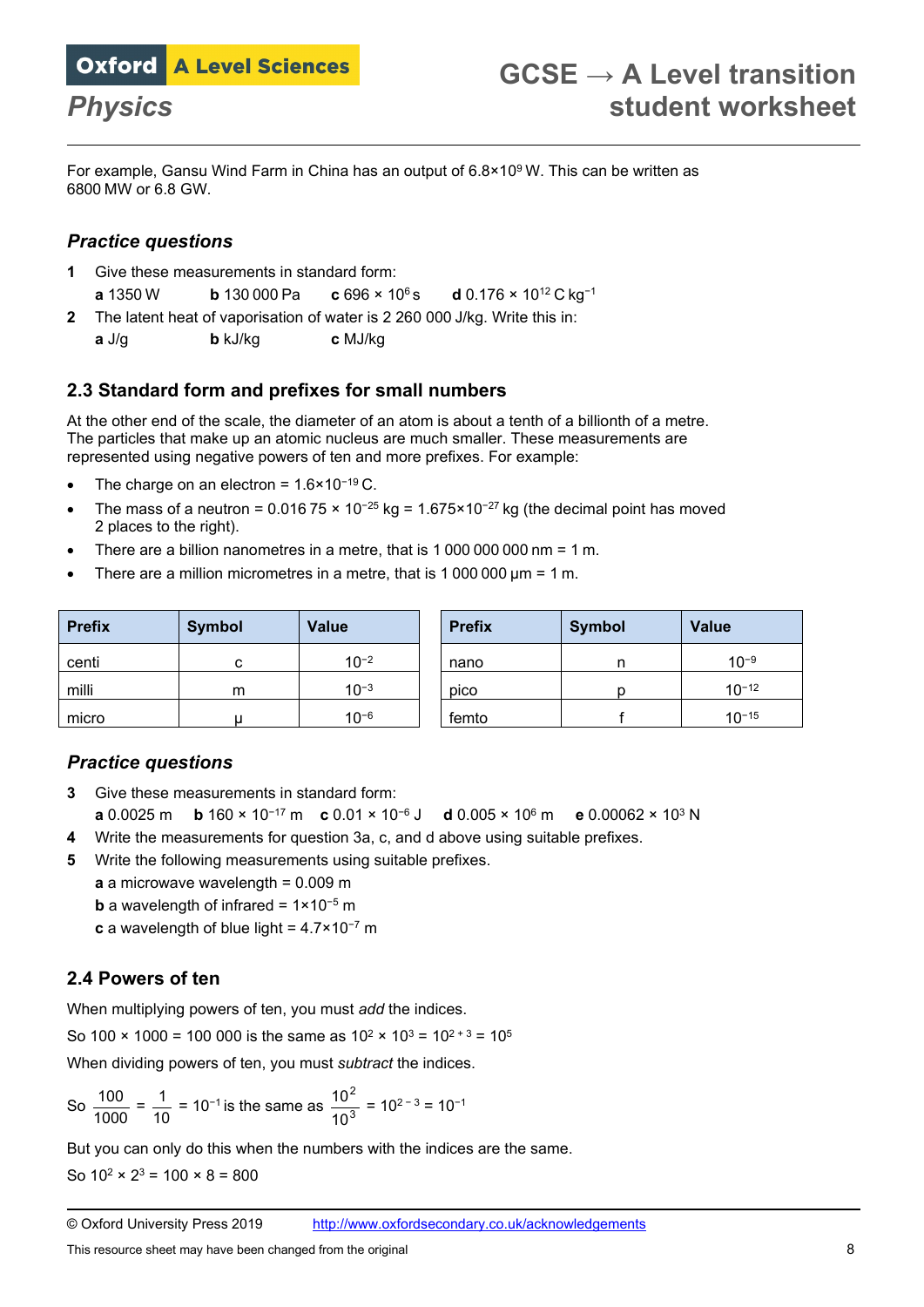And you can't do this when adding or subtracting.

 $10^2 + 10^3 = 100 + 1000 = 1100$  $10^2 - 10^3 = 100 - 1000 = -900$ 

**Remember:** You can only add and subtract the indices when you are multiplying or dividing the numbers, not adding or subtracting them.

#### *Practice questions*

**6** Calculate the following values – read the questions very carefully!

**a** 206 + 10<sup>−</sup><sup>3</sup> **b**  $10^2 - 10^{-2}$ **c** 23 × 102 **d**  $10^5 \div 10^2$ 

**7** The speed of light is 3.0×108 m s<sup>−</sup>1. Use the equation *v* = *f* λ (where λ is wavelength) to calculate the frequency of:

**a** ultraviolet, wavelength 3.0×10<sup>−</sup>7 m

**b** radio waves, wavelength 1000 m

**c** X-rays, wavelength 1.0×10<sup>−</sup>10 m.

## **3 Resolving vectors**

#### **3.1 Vectors and scalars**

**Vectors** have a magnitude (size) and a direction. Directions can be given as points of the compass, angles or words such as forwards, left or right. For example, 30 mph east and 50 km/h north-west are velocities.

**Scalars** have a magnitude, but no direction. For example, 10 m/s is a speed.

### *Practice questions*

- **1** State whether each of these terms is a vector quantity or a scalar quantity: density, temperature, electrical resistance, energy, field strength, force, friction, frequency, mass, momentum, power, voltage, volume, weight, work done.
- **2** For the following data, state whether each is a vector or a scalar: 3 ms<sup>−</sup>1, +20 ms−1, 100 m NE, 50 km, −5 cm, 10 km S 30° W, 3 × 10<sup>8</sup> ms<sup>-1</sup> upwards, 273 °C, 50 kg, 3 A.

#### **3.2 Drawing vectors**

Vectors are shown on drawings by a straight arrow. The arrow starts from the point where the vector is acting and shows its direction. The length of the vector represents the magnitude.

When you add vectors, for example two velocities or three forces, you must take the direction into account.

The combined effect of the vectors is called the resultant.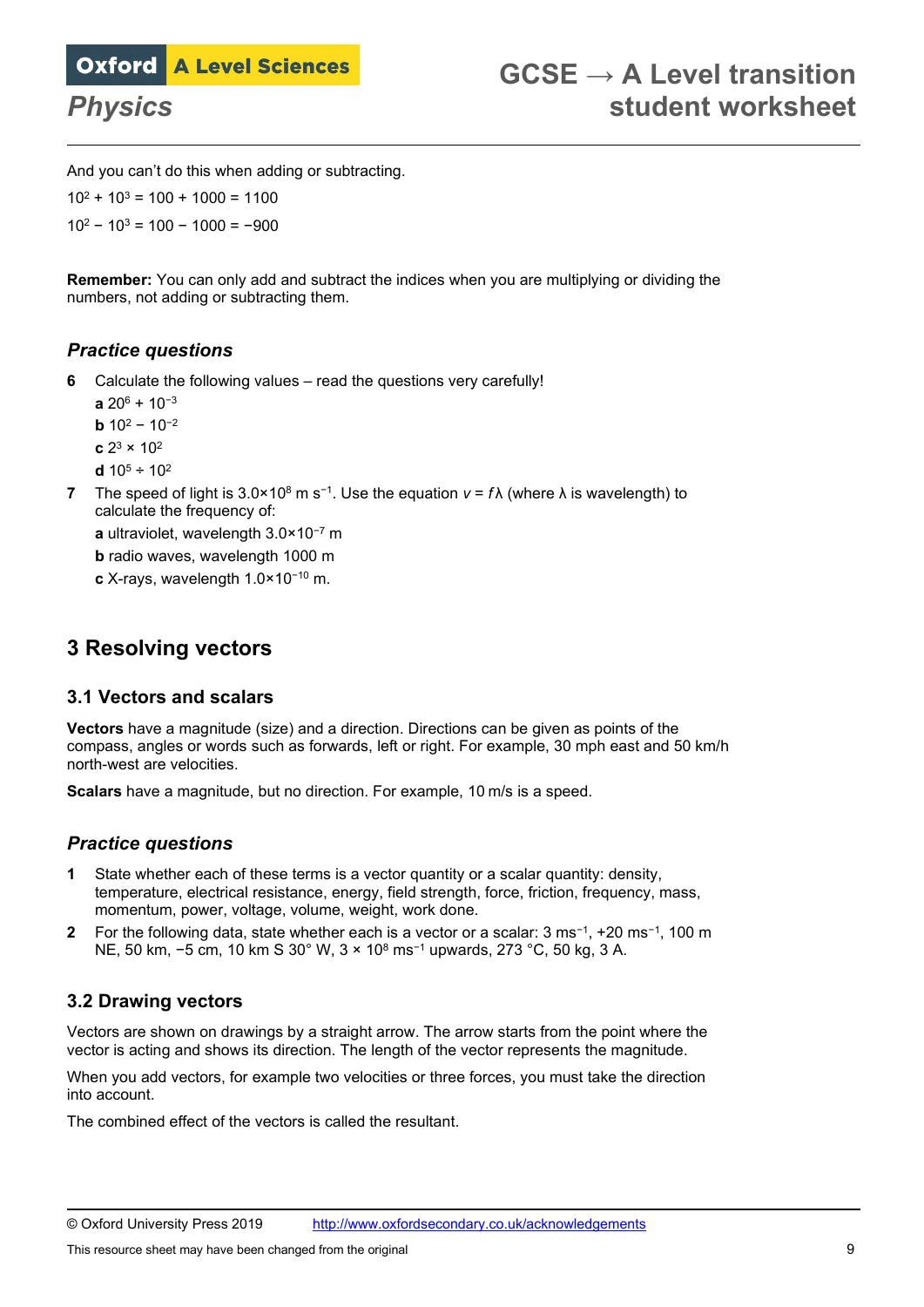# **GCSE → A Level transition** *Physics* **student worksheet**

This diagram shows that walking 3 m from A to B and then turning through 30° and walking 2 m to C has the same effect as walking directly from A to C. AC is the resultant vector, denoted by the double arrowhead.

A careful drawing of a scale diagram allows us to measure these. Notice that if the vectors are combined by drawing them in the opposite order, AD and DC, these are the other two sides of the parallelogram and give the same resultant.

### *Practice questions*

**3** Two tractors are pulling a log across a field. Tractor 1 is pulling north with force  $1 = 5$  kN and tractor 2 is pulling east with force  $2 = 12$  kN. By scale drawing, determine the resultant force.

#### **3.3 Free body force diagrams**

To combine forces, you can draw a similar diagram to the one above, where the lengths of the sides represent the magnitude of the force (e.g., 30 N and 20 N). The third side of the triangle shows us the magnitude and direction of the resultant force.

When solving problems, start by drawing a free body force diagram. The object is a small dot and the forces are shown as arrows that start on the dot and are drawn in the direction of the force. They don't have to be to scale, but it helps if the larger forces are shown to be larger. Look at this example.

A 16 kg mass is suspended from a hook in the ceiling and pulled to one side with a rope, as shown on the right. Sketch a free body force diagram for the mass and draw a triangle of forces.



Notice that each force starts from where the previous one ended and they join up to form a triangle with no resultant because the mass is in equilibrium (balanced).

#### *Practice questions*

- **4** Sketch a free body force diagram for the lamp (**Figure 1**, below) and draw a triangle of forces.
- **5** There are three forces on the jib of a tower crane (**Figure 2**, below). The tension in the cable *T*, the weight *W*, and a third force *P* acting at X.

The crane is in equilibrium. Sketch the triangle of forces.



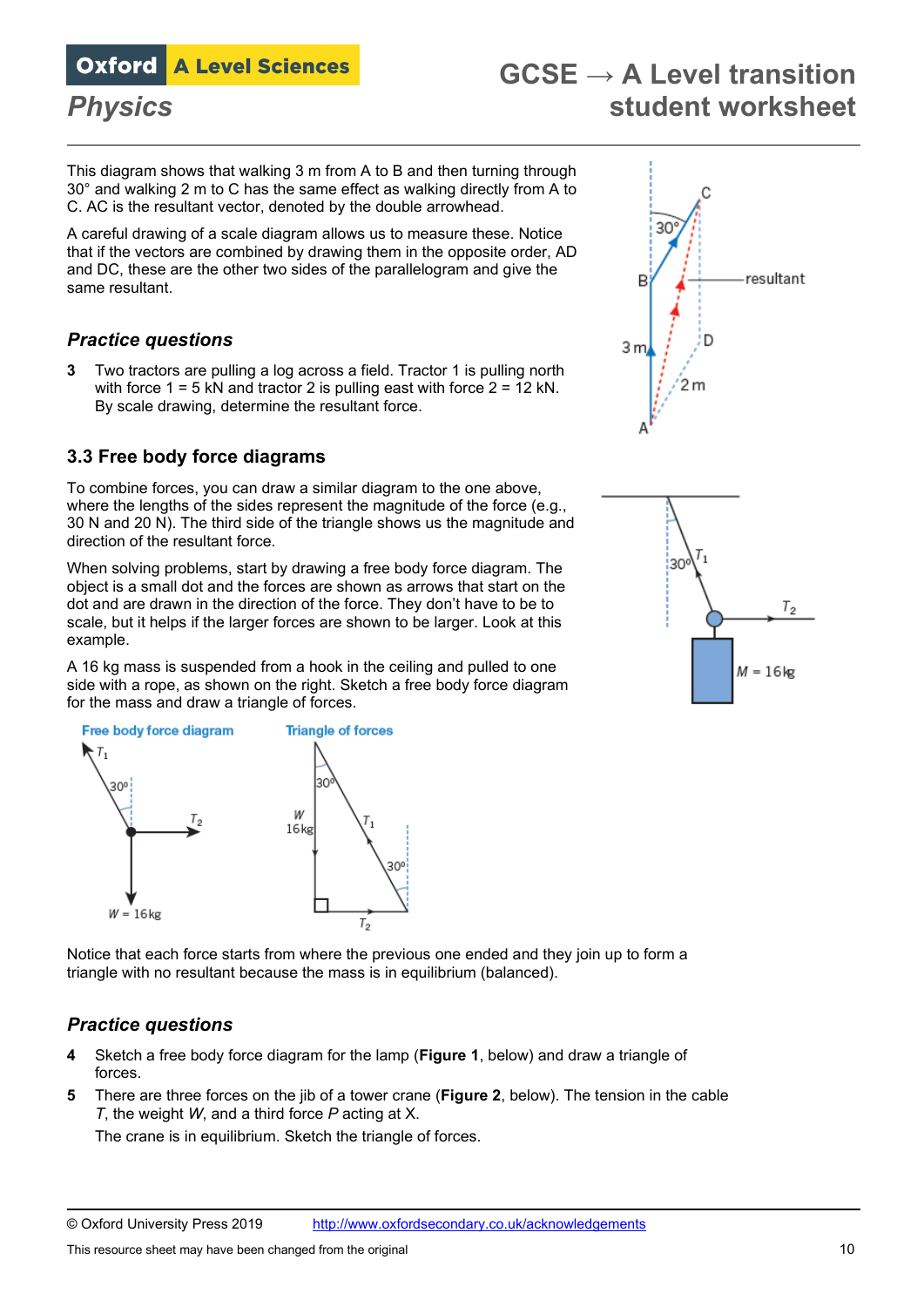# **GCSE → A Level transition** *Physics* **student worksheet**



### **3.4 Calculating resultants**

When two forces are acting at right angles, the resultant can be calculated using Pythagoras's theorem and the trig functions: sine, cosine, and tangent.

For a right-angled triangle as shown:



# **6 Figure 3** shows three forces in equilibrium.

Draw a triangle of forces to find *T* and *α*.

**7** Find the resultant force for the following pairs of forces at right angles to each other:

**a** 3.0 N and 4.0 N **b** 5.0 N and 12.0 N



**Figure 3**

# **4 Rearranging equations**

Sometimes you will need to rearrange an equation to calculate the answer to a question. For example, if you want to calculate the resistance *R*, the equation:

potential difference (*V*) = current (*A*) × resistance (Ω) or *V* = *I R*

must be rearranged to make *R* the subject of the equation:

$$
R=\frac{V}{I}
$$

When you are solving a problem:

- Write down the values you know and the ones you want to calculate.
- you can rearrange the equation first, and then substitute the values *or*
- substitute the values and then rearrange the equation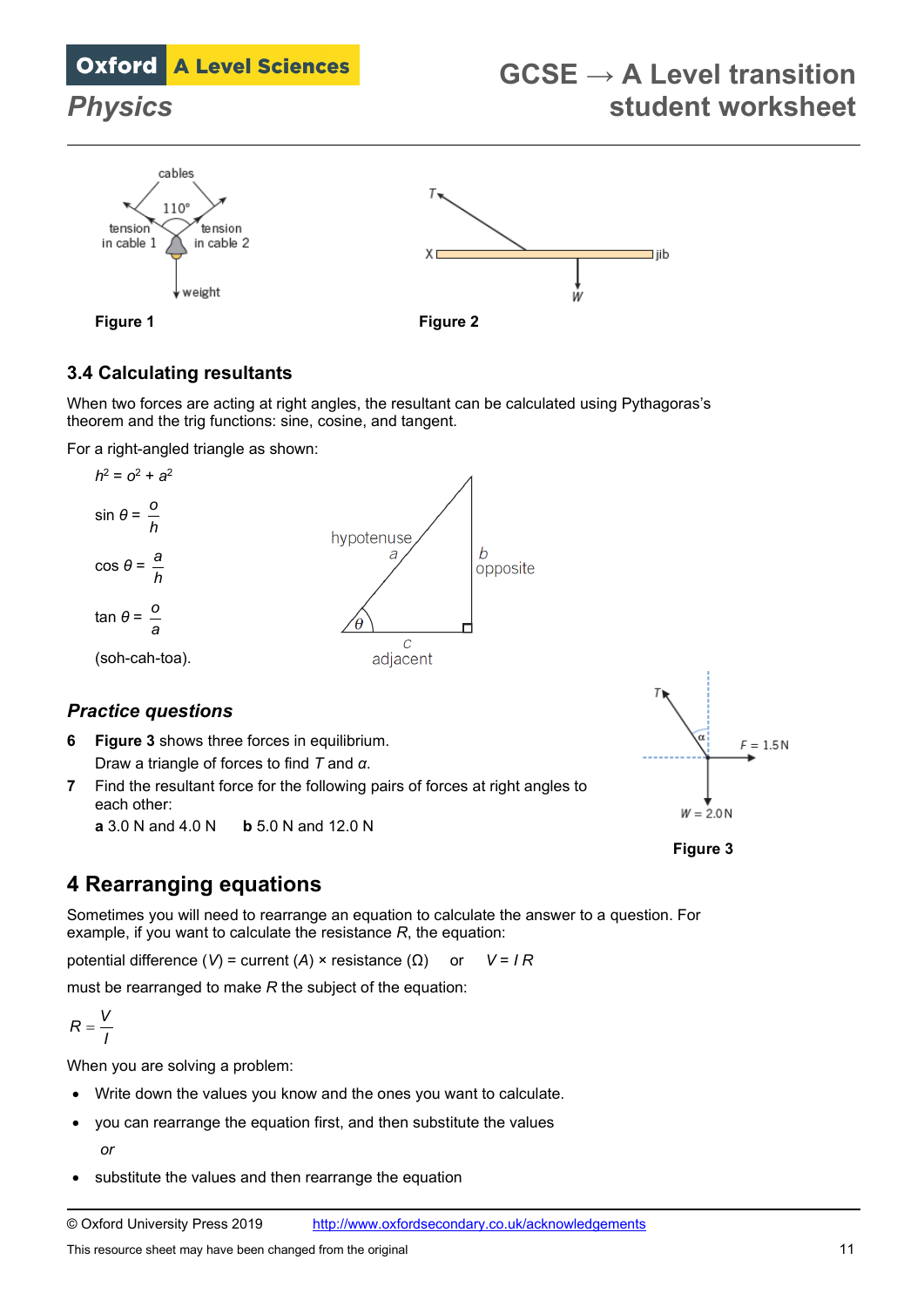#### **4.1 Substitute and rearrange**

A student throws a ball vertically upwards at 5 m s<sup>−</sup>1. When it comes down, she catches it at the same point. Calculate how high it goes.

**Step 1:** Known values are:

- initial velocity  $u = 5.0$  m s<sup>-1</sup>
- final velocity  $v = 0$  (you know this because as it rises it will slow down, until it comes to a stop, and then it will start falling downwards)
- acceleration  $a = q = -9.81$  m s<sup>-2</sup>
- distance *s* = ?

#### **Step 2:** Equation:

(final velocity)<sup>2</sup> − (initial velocity)<sup>2</sup> = 2 × acceleration × distance

or  $v^2 - u^2 = 2 \times q \times s$ 

Substituting: (0)2 − (5.0 m s<sup>−</sup>1)2 = 2 × −9.81 m s<sup>−</sup><sup>2</sup> × *s*

0 − 25 = 2 × −9.81 × *s*

**Step 3:** Rearranging:

−19.62 *s* = −25

$$
s = \frac{-25}{-19.62} = 1.27 \text{ m} = 1.3 \text{ m (2 s.f.)}
$$

#### *Practice questions*

- **1** The potential difference across a resistor is 12 V and the current through it is 0.25 A. Calculate its resistance.
- **2** Red light has a wavelength of 650 nm. Calculate its frequency. Write your answer in standard form.

(Speed of light =  $3.0 \times 10^8$  m s<sup>-1</sup>)

#### **4.2 Rearrange and substitute**

A 57 kg block falls from a height of 68 m. By considering the energy transferred, calculate its speed when it reaches the ground.

(Gravitational field strength = 10 N kg<sup>−</sup>1)

**Step 1:**  $m = 57$  kg  $h = 68$  m  $q = 10$  N kg<sup>-1</sup>  $v = ?$ 

**Step 2: There are three equations:** 

 $PE = mgh$  KE gained = PE lost KE = 0.5  $mV^2$ 

**Step 3:** Rearrange the equations before substituting into it.

As KE gained = PE lost, *m g h* = 0.5 *m v*<sup>2</sup>

You want to find *v*. Divide both sides of the equation by 0.5 *m*:

$$
\frac{mgh}{0.5m} = \frac{0.5mv^2}{0.5m}
$$

$$
2 gh = v^2
$$

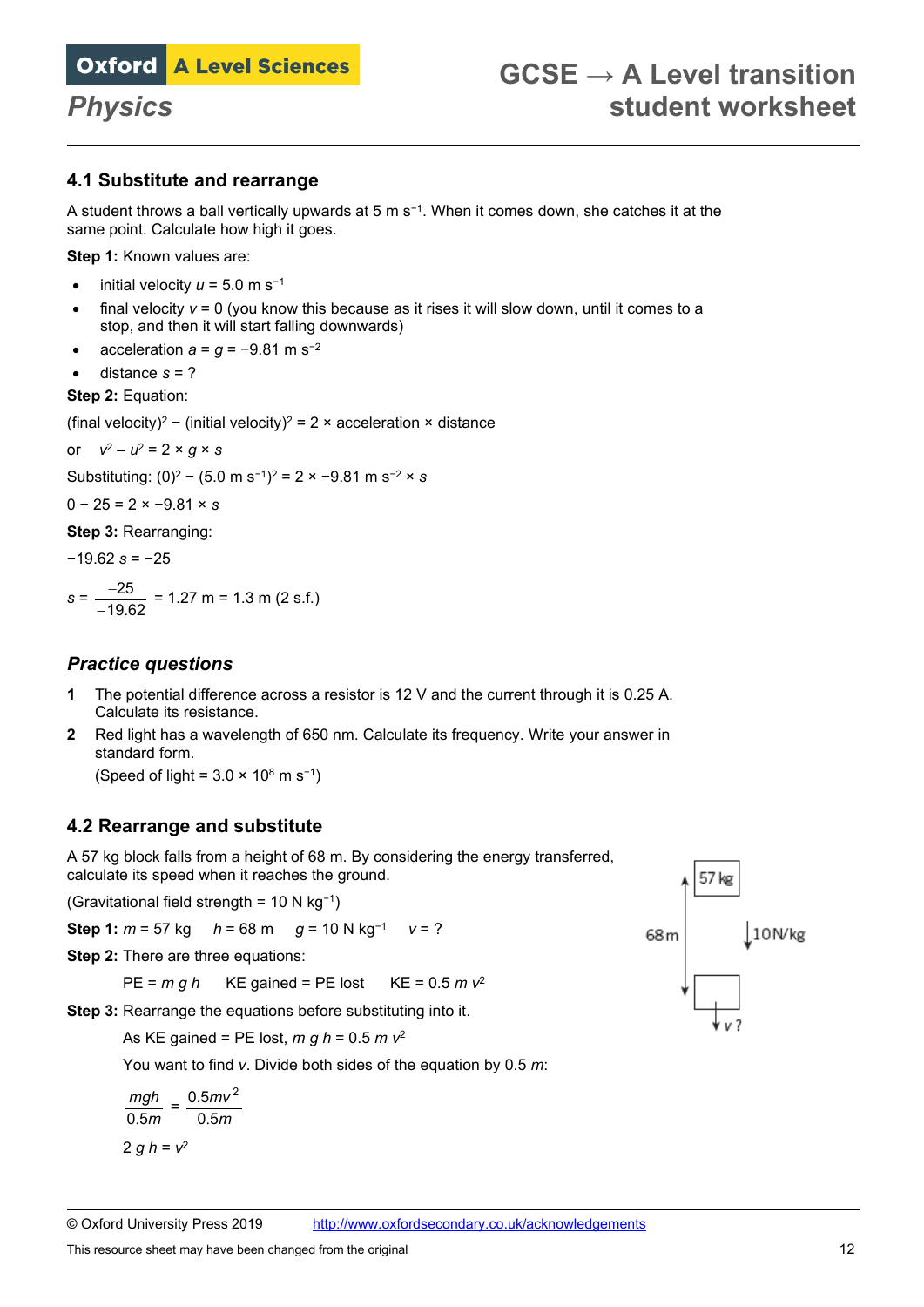To get *v*, take the square root of both sides:  $v = \sqrt{2gh}$ 

**Step 4:** Substitute into the equation:

$$
v = \sqrt{2 \times 10 \times 6}8
$$

 $v = \sqrt{1360} = 37$  m s<sup>-1</sup>

#### *Practice questions*

**3** Calculate the specific latent heat of fusion for water from this data:

4.03×104 J of energy melted 120 g of ice.

Use the equation:

thermal energy for a change in state (J) = mass (kg) × specific latent heat (J kg<sup>-1</sup>) Give your answer in J kg<sup>−</sup><sup>1</sup> in standard form.

## **5 Work done, power, and efficiency**

#### **5.1 Work done**

Work is done when energy is transferred. Work is done when a force makes something move. If work is done *by* an object its energy decreases and if work is done *on* an object its energy increases.

work done = energy transferred = force × distance

Work and energy are measured in joules (J) and are scalar quantities (see Topic 3.1).

### *Practice questions*

- **1** Calculate the work done when the resultant force on a car is 22 kN and it travels 2.0 km.
- **2** Calculate the distance travelled when 62.5 kJ of work is done applying a force of 500 N to an object.

#### **5.2 Power**

Power is the rate of work done.

It is measured in watts (W) where 1 watt = 1 joule per second.

power = taken time energy dtransferre *or* power = taken time done work

*P* = Δ*W*/Δ*t Δ is the symbol 'delta' and is used to mean a 'change in'*

Look at this worked example, which uses the equation for potential energy gained.

A motor lifts a mass *m* of 12 kg through a height Δ*h* of 25 m in 6.0 s.

Gravitational potential energy gained:

Δ*PE* = *mg*Δ*h* = (12 kg) × (9.81 m s<sup>−</sup>2) × (25 m) = 2943 J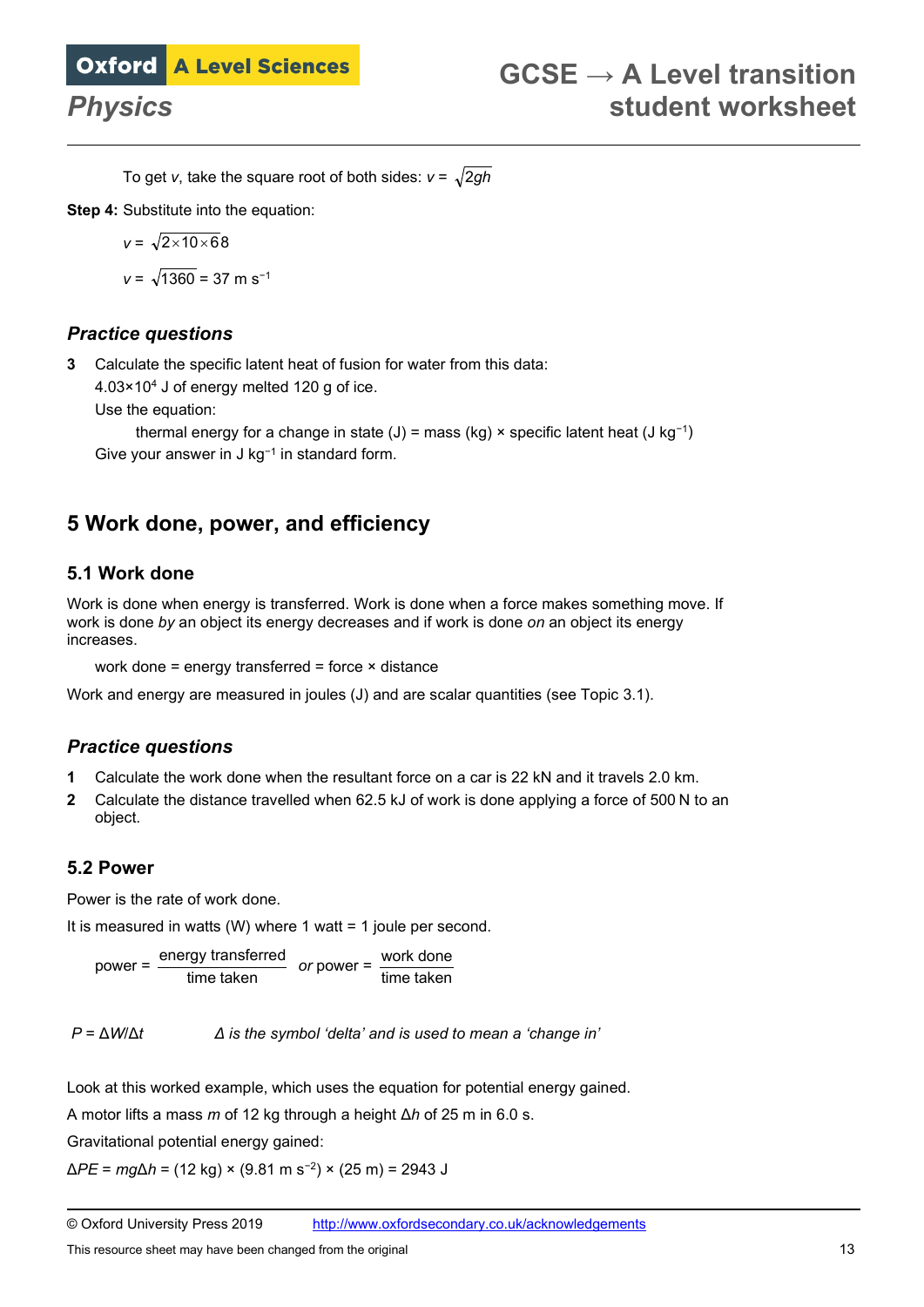Power =  $\frac{2943 \text{ J}}{6.0 \text{ s}}$  = 490 W (2 s.f.)

#### *Practice questions*

- **3** Calculate the power of a crane motor that lifts a weight of 260 000 N through 25 m in 48 s.
- **4** A motor rated at 8.0 kW lifts a 2500 N load 15 m in 5.0 s. Calculate the output power.

### **5.3 Efficiency**

Whenever work is done, energy is transferred and some energy is transferred to other forms, for example, heat or sound. The efficiency is a measure of how much of the energy is transferred usefully.

Efficiency is a ratio and is given as a decimal fraction between 0 (all the energy is wasted) and 1 (all the energy is usefully transferred) or as a percentage between 0 and 100%. It is not possible for anything to be 100% efficient: some energy is always lost to the surroundings.

Efficiency =  $\frac{\text{useful energy output}}{\text{total energy input}}$  or Efficiency =  $\frac{\text{useful power output}}{\text{total power input}}$ 

(multiply by 100% for a percentage)

Look at this worked example.

A thermal power station uses 11 600 kWh of energy from fuel to generate electricity. A total of 4500 kWh of energy is output as electricity. Calculate the percentage of energy 'wasted' (dissipated in heating the surroundings).

You must calculate the energy wasted using the value for useful energy output:

percentage energy wasted =  $\frac{\text{(total energy input - energy output as electricity)}}{\text{(dashed line)}} \times 100$ total energy input

percentage energy wasted =  $\frac{(11,000)(10,00)}{11600} \times 100$  $\frac{(11600 - 4500)}{11600}$  × 100 = 61.2% = 61% (2 s.f.)

### *Practice questions*

- **5** Calculate the percentage efficiency of a motor that does 8400 J of work to lift a load. The electrical energy supplied is 11 200 J.
- **6** An 850 W microwave oven has a power consumption of 1.2 kW. Calculate the efficiency, as a percentage.
- **7** Use your answer to question 4 above to calculate the percentage efficiency of the motor. (The motor, rated at 8.0 kW, lifts a 2500 N load 15 m in 5.0 s.)
- **8** Determine the time it takes for a 92% efficient 55 W electric motor take to lift a 15 N weight 2.5 m.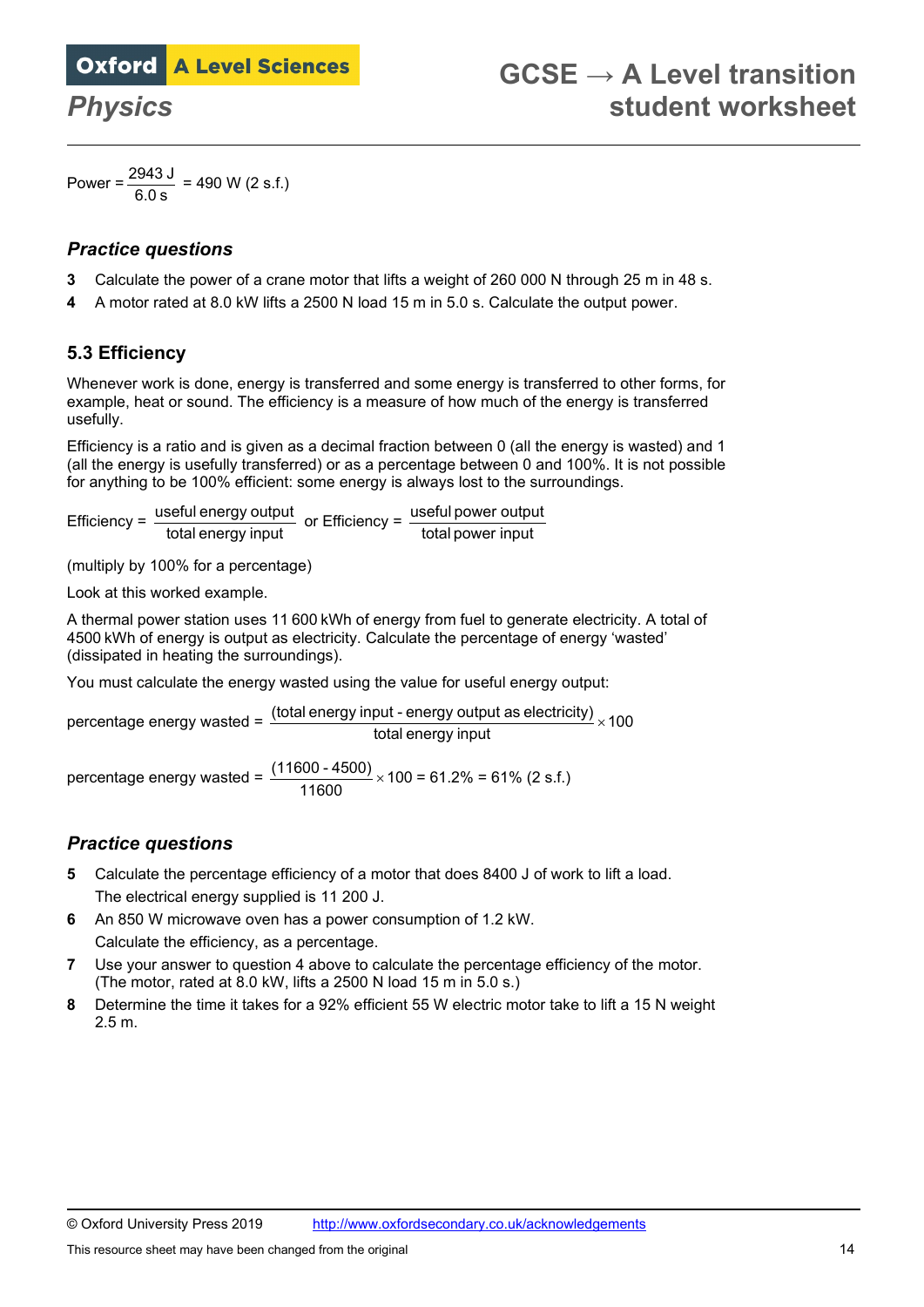# **Answers to maths skills practice questions**

## **1 Measurements**

**1** 

| <b>Physical quantity</b> | <b>Equation used to derive unit</b> | <b>Unit</b>               | <b>Symbol and name</b><br>(if there is one) |
|--------------------------|-------------------------------------|---------------------------|---------------------------------------------|
| frequency                | $period^{-1}$                       | $S^{-1}$                  | Hz, hertz                                   |
| volume                   | length <sup>3</sup>                 | m <sup>3</sup>            |                                             |
| density                  | $mass + volume$                     | $kg \, m^{-3}$            |                                             |
| acceleration             | velocity $\div$ time                | $m s-2$                   |                                             |
| force                    | mass × acceleration                 | $kg \, m \, s^{-2}$       | N newton                                    |
| work and energy          | force × distance                    | N m (or kg $m^2 s^{-2}$ ) | J joule                                     |

**2 a** 19 m **b** 21 s **c** 1.7 × 10<sup>−</sup><sup>27</sup> kg **d** 5.0 s

**3** Resistance  $=\frac{12V}{12V} = \frac{12V}{120} = 6666.666...$  Ω =  $6.66666...$   $\Omega = 6.67$  Ω 1.8 mA 0.0018 A  $12V$  $12V$ 

- **4 a** 5.7 cm ± 2% **b** 450 kg ± 0.4%
- **c** 10.6 s ± 0.5% **d** 366 000 J ± 0.3%

**5 a**  $1200 \pm 120$  W **b** 330 000  $\pm$  1650  $\Omega$ 

**6 D** 1400 ± 5 mm (Did you calculate them all? The same absolute error means the percentage error will be smallest in the largest measurement, so no need to calculate.)

## **2 Standard form and prefixes**

| 1 a $1.35 \times 10^3$ W (or $1.350 \times 10^3$ W to 4 s.f.) | <b>b</b> 1.3×10 <sup>5</sup> Pa                   |
|---------------------------------------------------------------|---------------------------------------------------|
| $c 6.96 \times 10^8 s$                                        | <b>d</b> 1.76×10 <sup>11</sup> C kg <sup>-1</sup> |
|                                                               | LO DAG C                                          |

**2 a** 2 260 000 J in 1 kg, so there will be 1000 times fewer J in 1 g:  $\frac{2\,260\,000}{1000}$  = 2260 J/g

| <b>b</b> 1 kJ = 1000 J, 2 260 000 J/kg = $\frac{2260000}{1000}$ kJ/kg = 2260 kJ/kg |  |
|------------------------------------------------------------------------------------|--|
| <b>c</b> 1 MJ = 1000 kJ, so 2260 kJ/kg = $\frac{2260}{1000}$ MJ/kg = 2.26 MJ/kg    |  |

- **3 a** 2.5×10<sup>−</sup>3 m **b** 1.60×10<sup>−</sup>15 m
- **c** 1×10<sup>−</sup><sup>8</sup> J **d** 5×103 m **e** 6.2 × 10<sup>−</sup><sup>1</sup> N
- **4 a** 2.5 μm **b** 1.60 f m **c** 10 nJ **or** 0.01 μJ **d** 5 km
- **e** 0.62 N **or** 62 cN
- **5 a** 0.009 m = 9×10<sup>−</sup><sup>3</sup> m = 9 mm **b** 1×10<sup>−</sup><sup>5</sup> m = 1 × 10 × 10<sup>−</sup><sup>6</sup> m = 10 × 10<sup>−</sup><sup>6</sup> m = 10 µm **c** 4.7×10<sup>−</sup><sup>7</sup> m = 4.7 × 100 × 10<sup>−</sup><sup>9</sup> m = 470 × 10<sup>−</sup><sup>9</sup> m = 470 nm
- **6 a** 64000000 **or** 6.4 × 107 **b** 99.99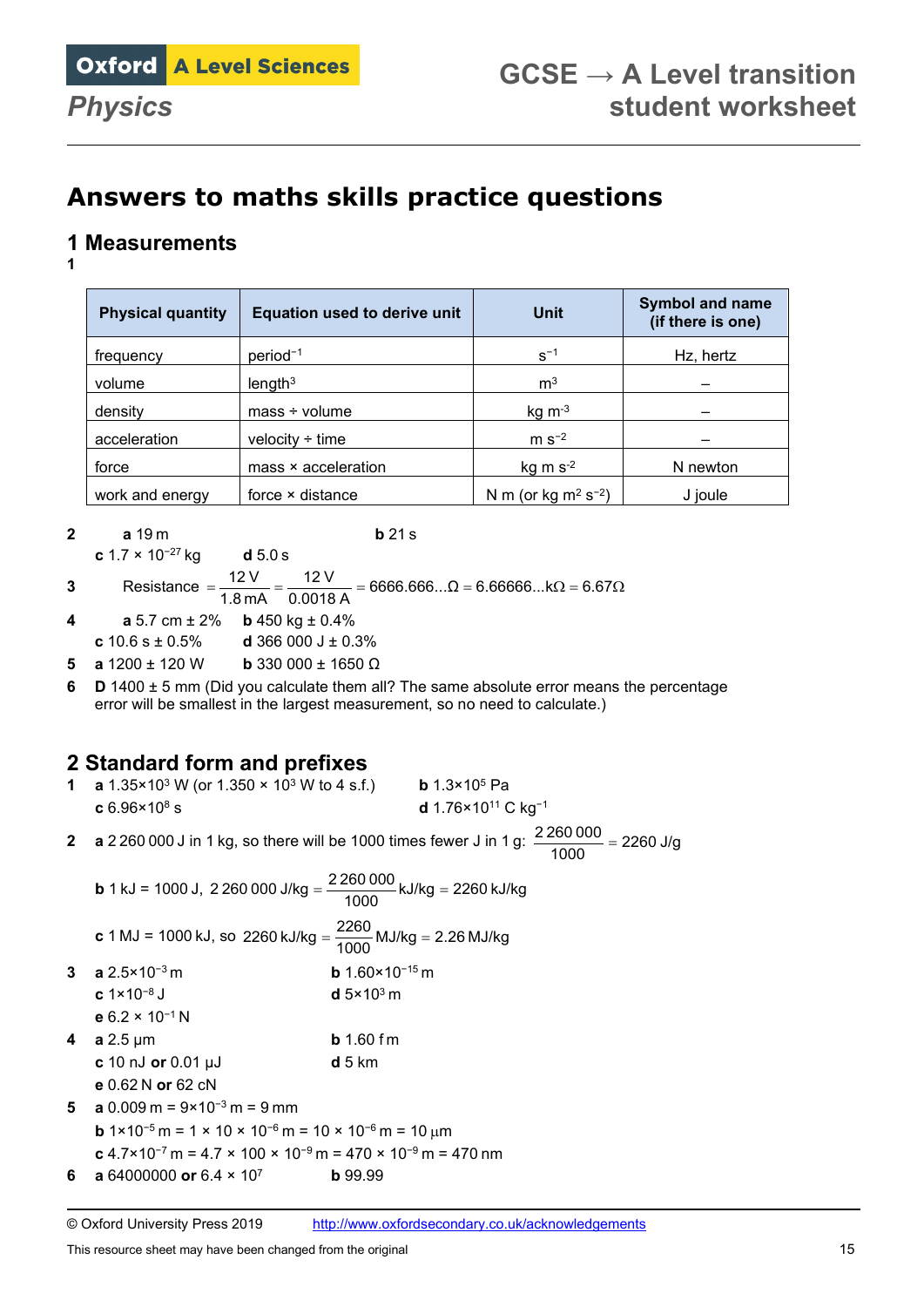**c** 800 **d** 103

**7 a** 3.0×108 m s<sup>−</sup><sup>1</sup> ÷ 3.03×10<sup>−</sup><sup>7</sup> m = 1.0×1015 Hz **b** 3.0×108 m s<sup>−</sup><sup>1</sup> ÷ 1000 m = 3.0×105 Hz **c** 3.0×108 m s<sup>−</sup><sup>1</sup> ÷ 1.0×10<sup>−</sup><sup>10</sup> m = 3.0×1018 Hz

### **3 Resolving vectors**

- **1 Scalars:** density, electric charge, electrical resistance, energy, frequency, mass, power, temperature, voltage, volume, work done **Vectors:** field strength, force, friction, momentum, weight
- **2 Scalars:** 3 ms−<sup>1</sup>, 50 km, 273 °C, 50 kg, 3 A
- **Vectors: +**20 ms−<sup>1</sup>, 100 m NE, −5 cm, 10 km S 30°W, 3 × 10<sup>8</sup> m/s upwards
- **3** 13 kN
- **4 Free body force diagram: Triangle of forces:**



reaction

weight

tension







**5** 



**7 a** 5.0 N at 37° to the 4.0 N force **b** 13 N at 23° to the 12.0 N force



# **4 Rearranging equations**

**1** *V* = 12 V and *I* = 0.25 A  $V = I R$  so  $12 = 0.25 \times R$ *V*

$$
R = \frac{V}{I} = \frac{12}{0.25} = 48 \,\Omega
$$

**2**  $\lambda = 650 \text{ nm} = 650 \times 10^{-9} \text{ m}$  and  $v = 3.0 \times 10^8 \text{ m/s}$